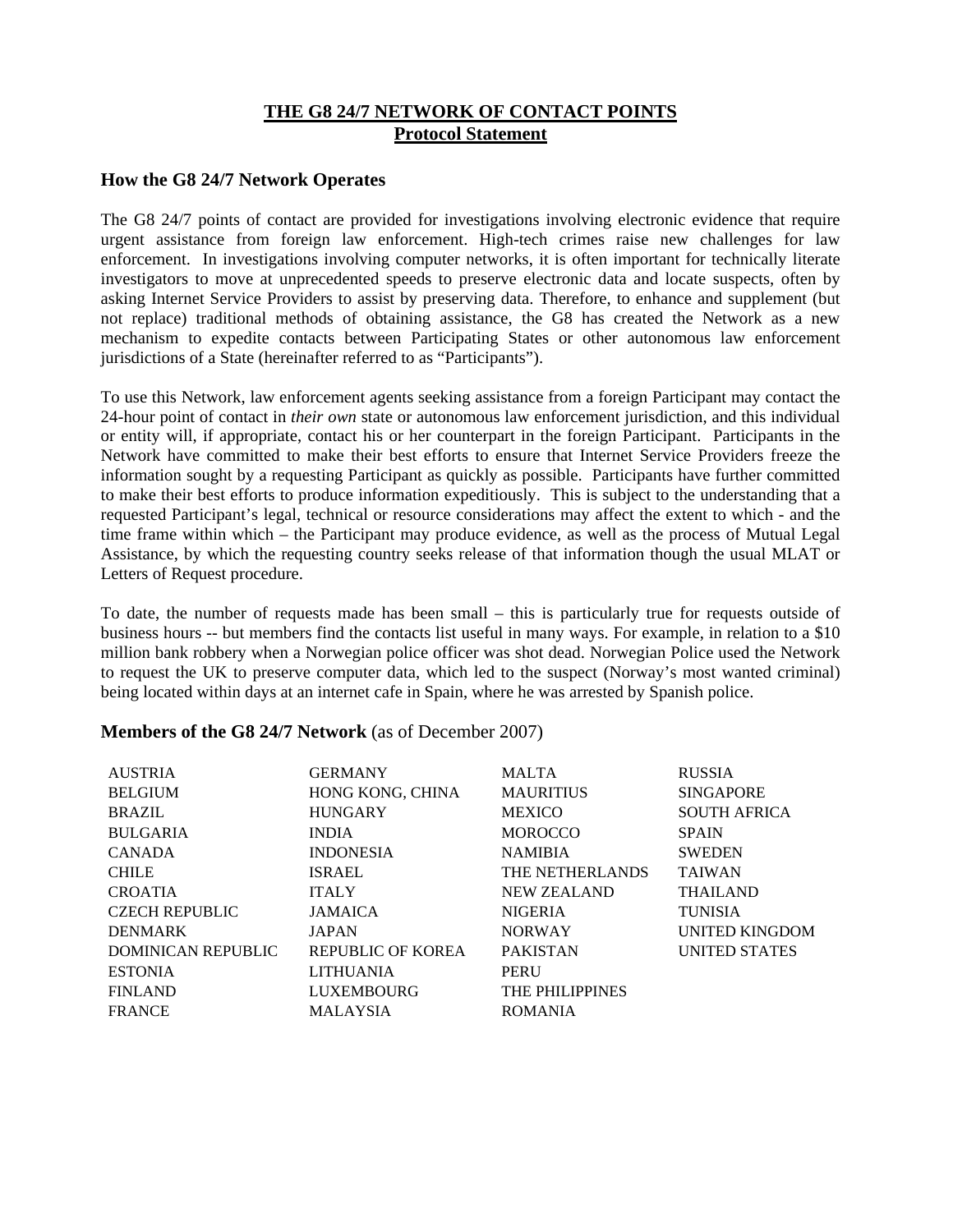# **To join the Network, an applicant must be able to provide the following four things:**

## • **Contact point available 24/7**

This means a person who can be reached 24 hours a day, 7 days a week, to receive information and/or requests for assistance from other countries within the Network. Becoming a contact point does *not* require the establishment of a formal computer crime unit. In some jurisdictions, the contact point consists of a few investigators interested in cybercrime; in others, the contact point is part of a formal unit.

In addition, some contact points are telecommunication centers that connect the caller to an appropriate official, while others are personnel with investigative and/or technical expertise. For example, one way to implement a contact point is to have four or five staff who are high-tech crime investigators on a rota system where each person is reachable outside normal working hours by a mobile phone which he or she keeps for one week out of every month.

## • **English speaking contact point**

This is for reasons of practicality because the network is far simpler if there is a common language, and English is the most widely spoken language, particularly in relation to computing and the Internet.

## • **Technically knowledgeable contact point**

The person to whom calls are referred to should have a basic level of knowledge of computer crime, for example being able to understand what a "distributed denial of service" attack is, what the caller means when he or she asks for IP logs to be preserved, etc. Such knowledge can be gained in a basic computer crime course.

#### • **Knowledgeable about domestic laws and policies**

As a law enforcement cybercrime investigator, the person responding to the request should have an understanding of his or her authority to preserve or collect electronic evidence. In addition, he or she should know, or have the ability to quickly find out, what types of assistance to foreign countries are permitted by domestic laws.

## **Further Information**

The directory of countries that are members of the G8 24/7 Network is compiled and maintained by the G8 Subgroup on High-Tech Crime. A sample entry is shown below, together with a list of the forty-nine countries that are currently members. Members of the network should not publicly disclose the list or post it on a website. The point of contact should, however, make it clear to domestic law enforcement authorities that the point of contact exists and is available to handle international requests for assistance.

If you have questions or comments about membership, please contact the Subgroup chair, Christopher Painter ([christopher.painter@usdoj.gov\)](mailto:christopher.painter@usdoj.gov) in the United States at +1.202.514.1026. Alternatively, you may wish to discuss joining the Network with a representative on the high tech crime subgroup from any of the G8 Countries (Canada, France, Germany, Italy, Japan, Russia, United Kingdom and United States).

To join the 24/7 Network now, please complete and return via fax the attached form which requests information for the 24-hour contact. Please be sure to complete the template instructing others on how to use the Network to reach your contact point. If accepted, your contact details will be added to the directory, which is circulated by email to all member countries. Training is provided periodically to help contact points undertake their duties, and tests of the Network are made to ensure contact points are continuing to meet the criteria for membership.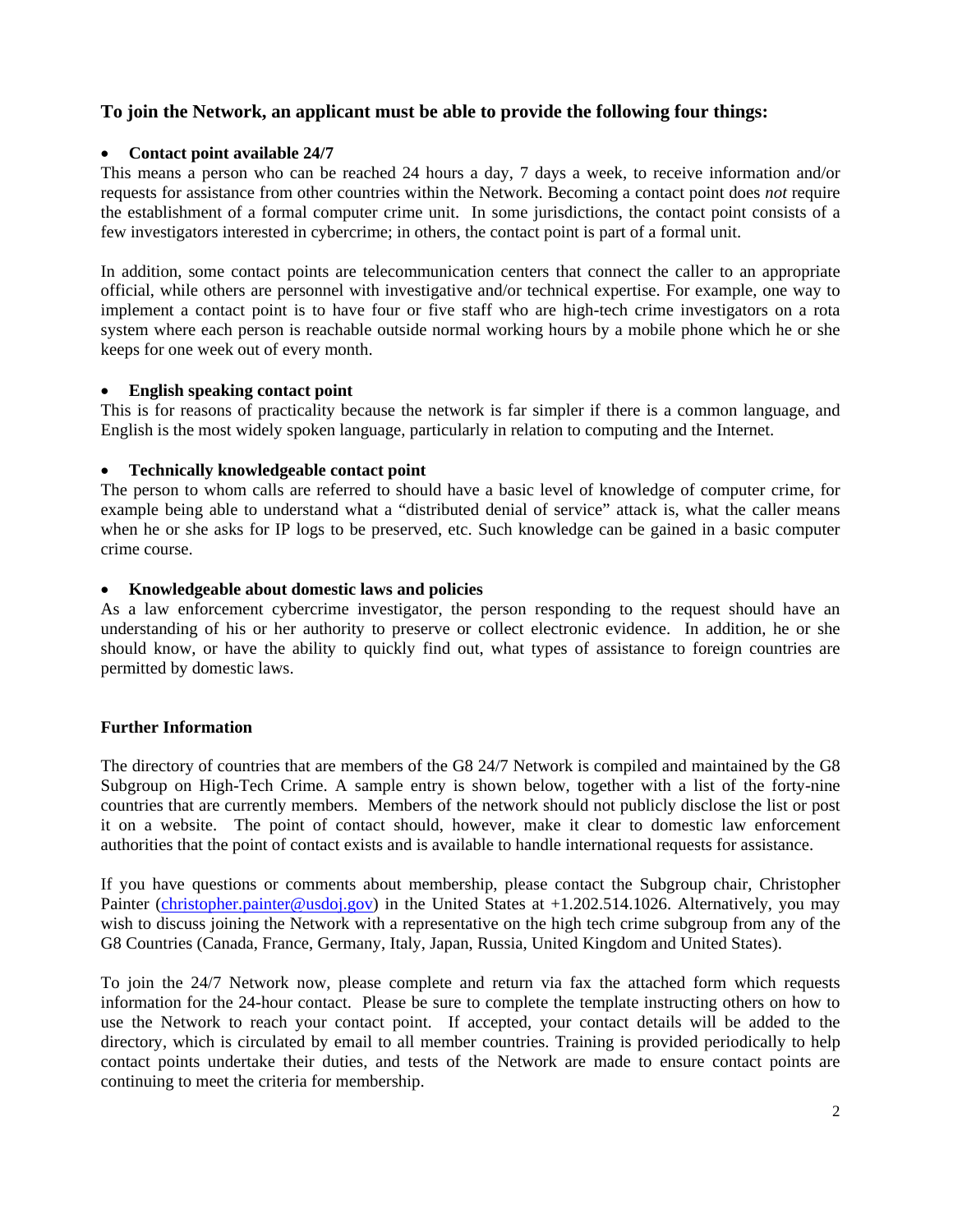#### **Sample 24/7 Network Directory Entry for "Sample Jurisdiction"**

#### **Contact & Telephone Number:**

 High Tech Crime Coordination Team Any Police Department 100 Main Street City A, State or Province B Sample Jurisdiction

 Tel: 1-1-1111-1111 or 1-1-1111-1112 Fax: 1-1-1111-1113 E-mail: htcct@police.gov.sj

#### **Description of Contact:**

 The High Tech Crime Coordination Team (HTCCT) is the 24/7 central point of contact for all of Sample Jurisdiction's international and Interpol NCB commitments. The HTCCT is also the contact point responsible for investigating computer intrusions, viruses, and denial-of-service attacks as well as other crimes enabled by computer. Sample Jurisdiction maintains electronic evidence recovery capabilities in its two major cities (City A and City B) to support criminal investigations if evidence preservation and recovery is required.

#### **Language Capabilities of Contact:**

English and French only.

#### **What to Say When Calling Contact Number:**

Please state that this is a G8 high-tech emergency, the nature of the emergency including specific details with respect to the source of the activity, the victim and related technical information, the assistance requested and your contact details. If sending details electronically, please use the Interpol Computer Crime Message format. Please also include detailed time-zone information including GMT/UTC offsets (e.g. "GMT +6:00) to allow conversion to Sample Jurisdiction's local time-zones.

In case of a difficulty that cannot be resolved, please contact:

 Director Marc Faratine Sample Jurisdiction High Tech Crime Centre Tel: 11-1-1111-1011 Fax: 11-1-1111-1012

Time Zone: UTC/GMT +6:00 hours

\*\*\*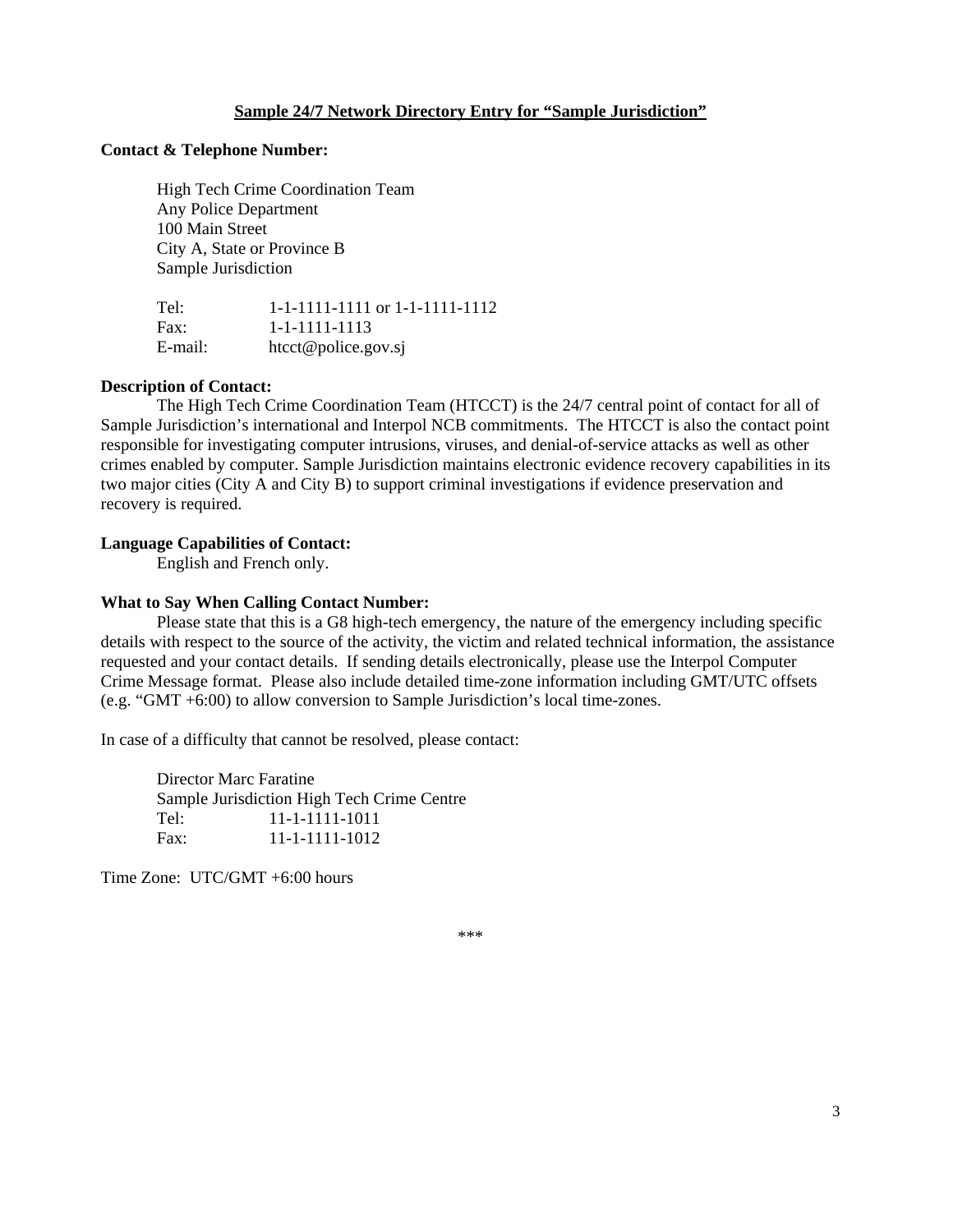# **FAX**

| To:      | <b>Christopher Painter</b><br>U.S. Department of Justice<br>[Chair, G8 Subgroup on High-Tech Crime] |  |
|----------|-----------------------------------------------------------------------------------------------------|--|
| Fax:     | 001-202-514-6113                                                                                    |  |
| Phone:   | 001-202-514-1026                                                                                    |  |
| From:    |                                                                                                     |  |
| Phone:   |                                                                                                     |  |
| Pages:   |                                                                                                     |  |
| Date:    |                                                                                                     |  |
| Subject: | 24/7 Network Sign-Up Form                                                                           |  |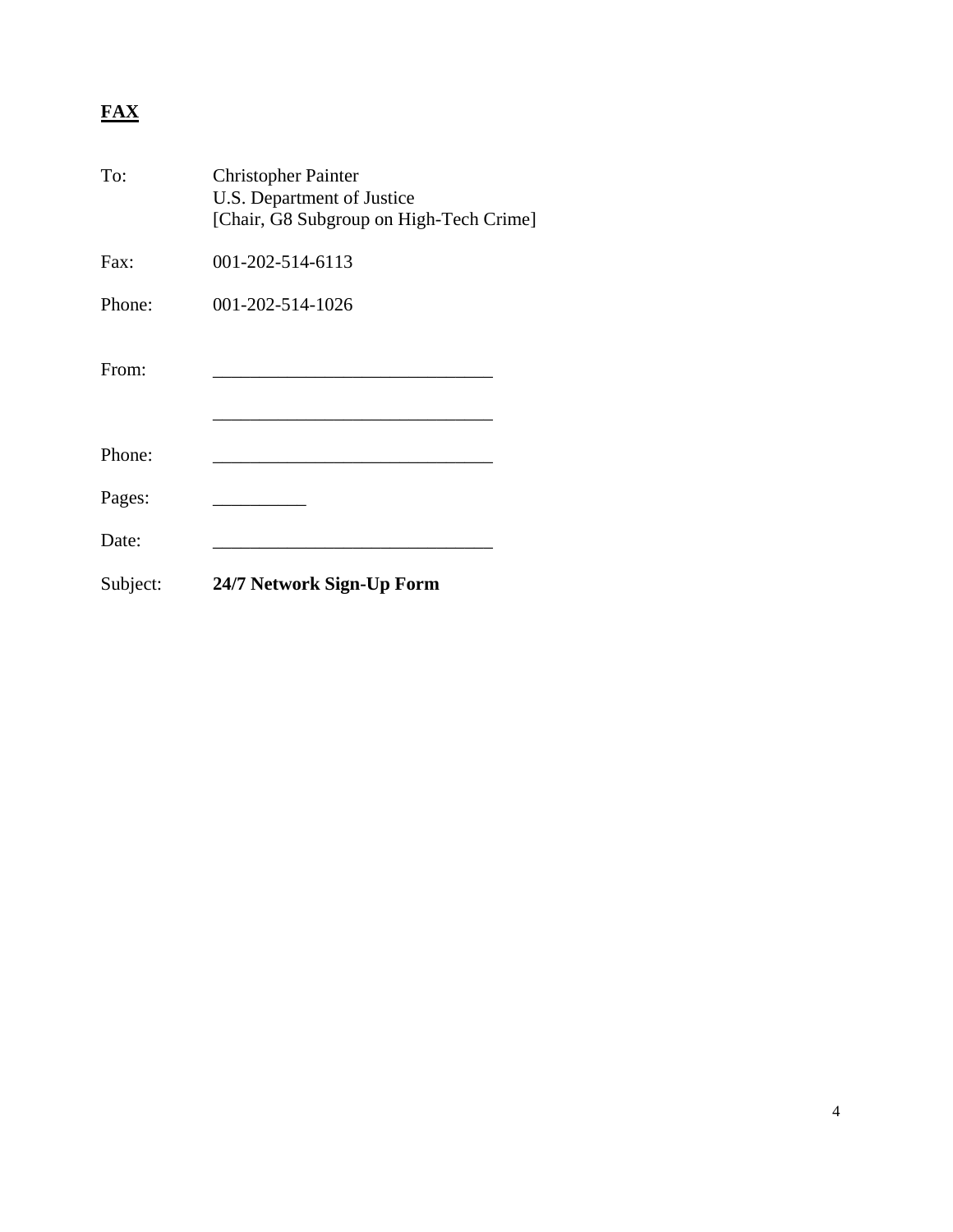# **24/7 Network Point-of-Contact Sign-Up Form**

To join the network, please provide the following information:

*\_\_\_\_\_\_\_\_\_\_\_\_\_\_\_\_\_\_\_\_\_\_\_\_\_\_\_\_\_\_\_\_\_\_\_\_\_\_\_\_\_\_\_\_\_* 

*\_\_\_\_\_\_\_\_\_\_\_\_\_\_\_\_\_\_\_\_\_\_\_\_\_\_\_\_\_\_\_\_\_\_\_\_\_\_\_\_\_\_\_\_\_* 

*\_\_\_\_\_\_\_\_\_\_\_\_\_\_\_\_\_\_\_\_\_\_\_\_\_\_\_\_\_\_\_\_\_\_\_\_\_\_\_\_\_\_\_\_\_* 

1. CONTACT and TELEPHONE NUMBER [and FAX and E-MAIL, if available] (*Example: "UNITED STATES: Computer Crime and Intellectual Property Section (CCIPS) U.S. Department of Justice, Washington, DC Tel: +1-202-514-1026 Monday - Friday 0900 - 1800 hrs Tel: +1-202-532-5235 Mon - Fri after hours, Saturdays, Sundays, holidays Fax: +1-202-514-6113 Always on, but only monitored Monday - Friday 0900 - 1800 hrs Alternative point of contact: Department of Justice Command Center Tel: +1-202-514-5000 24 hours a day, 7 days a week Fax: +1-202-514-5778 24 hours a day, 7 days a week.")* 

2. DESCRIPTION OF CONTACT (*Example: "UNITED STATES: CCIPS is a section of the Criminal Division of the U.S. Department of Justice that has 40 lawyers with responsibilities for combating cybercrime and theft of intellectual property, and with expertise in obtaining electronic evidence. Many CCIPS lawyers also have expertise in international assistance. CCIPS has "duty attorneys" available 24-hours a day, 7 days a week to respond to urgent requests for assistance.")* 

*\_\_\_\_\_\_\_\_\_\_\_\_\_\_\_\_\_\_\_\_\_\_\_\_\_\_\_\_\_\_\_\_\_\_\_\_\_\_\_\_\_\_\_\_\_\_\_\_\_\_\_\_\_\_\_\_\_\_\_\_\_\_\_\_\_\_\_\_\_\_\_\_* 

*\_\_\_\_\_\_\_\_\_\_\_\_\_\_\_\_\_\_\_\_\_\_\_\_\_\_\_\_\_\_\_\_\_\_\_\_\_\_\_\_\_\_\_\_\_\_\_\_\_\_\_\_\_\_\_\_\_\_\_\_\_\_\_\_\_\_\_\_\_\_\_\_* 

*\_\_\_\_\_\_\_\_\_\_\_\_\_\_\_\_\_\_\_\_\_\_\_\_\_\_\_\_\_\_\_\_\_\_\_\_\_\_\_\_\_\_\_\_\_\_\_\_\_\_\_\_\_\_\_\_\_\_\_\_\_\_\_\_\_\_\_\_\_\_\_\_* 

*\_\_\_\_\_\_\_\_\_\_\_\_\_\_\_\_\_\_\_\_\_\_\_\_\_\_\_\_\_\_\_\_\_\_\_\_\_\_\_\_\_\_\_\_\_\_\_\_\_\_\_\_\_\_\_\_\_\_\_\_\_\_\_\_\_\_\_\_\_\_\_\_* 

*\_\_\_\_\_\_\_\_\_\_\_\_\_\_\_\_\_\_\_\_\_\_\_\_\_\_\_\_\_\_\_\_\_\_\_\_\_\_\_\_\_\_\_\_\_\_\_\_\_\_\_\_\_\_\_\_\_\_\_\_\_\_\_\_\_\_\_\_\_\_\_\_* 

*\_\_\_\_\_\_\_\_\_\_\_\_\_\_\_\_\_\_\_\_\_\_\_\_\_\_\_\_\_\_\_\_\_\_\_\_\_\_\_\_\_\_\_\_\_\_\_\_\_\_\_\_\_\_\_\_\_\_\_\_\_\_\_\_\_\_\_\_\_\_\_\_* 

3. LANGUAGE CAPABILITIES OF CONTACT (*Example: "UNITED STATES: personnel speak English only.")*